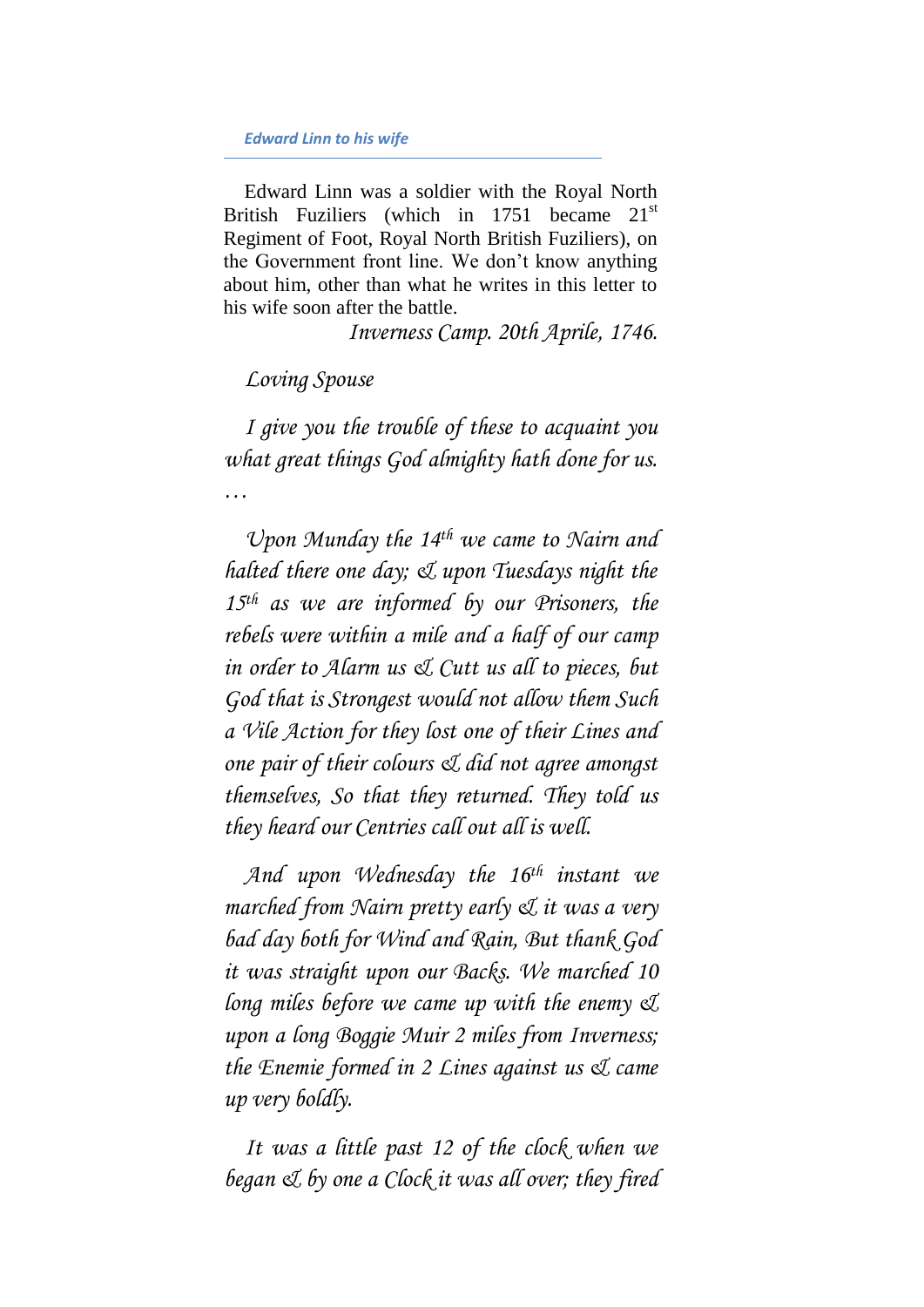*2 pieces of Cannon first upon us; we Returned them 6, & so they came up very boldly & very fast all in a cloud together, Sword in hand; they fired their pieces & flung them away, but we gave them so warm a Reception that we kept a Continuall Closs ffireing upon them with our Small Arms; besides, 2 or 3 of our Cannon gave them a Closs with grape shott which galled them very much & so in ane instant they Retreated & our cannon & a few Royalls sent them a few small bomb Shells & Cannon balls to their farewell …*

*Immediately our horse that were upon our Right & left Wings pursued with Sword & Pistoll & Cutt a great many of them down So that I never saw a Small field thicker of Dead..*

*Our Small Arms Work lasted only about a quarter of ane hour & the Cannonading about ¾ of ane hour. We lost very few men of our army, only a few wounded; our loss is about 200 men Wounded & Killed. Thank God we lost not one man of our Regiment, only a few Wounded; we never had Such good Luck befor. There are killed of the enemy above 3000 men & a great many Wounded, & we took 13 pieces of Brass Cannon from them & we got in the field of battle above 4000 Stand of Arms;*

*…we took about 300 men prisoners …. a vast many of the French Officers came in next day & Surrendered themselves to the Duke & have the Liberty to Walk through the toun. ….. & we send out every day Strong parties of foot & horse*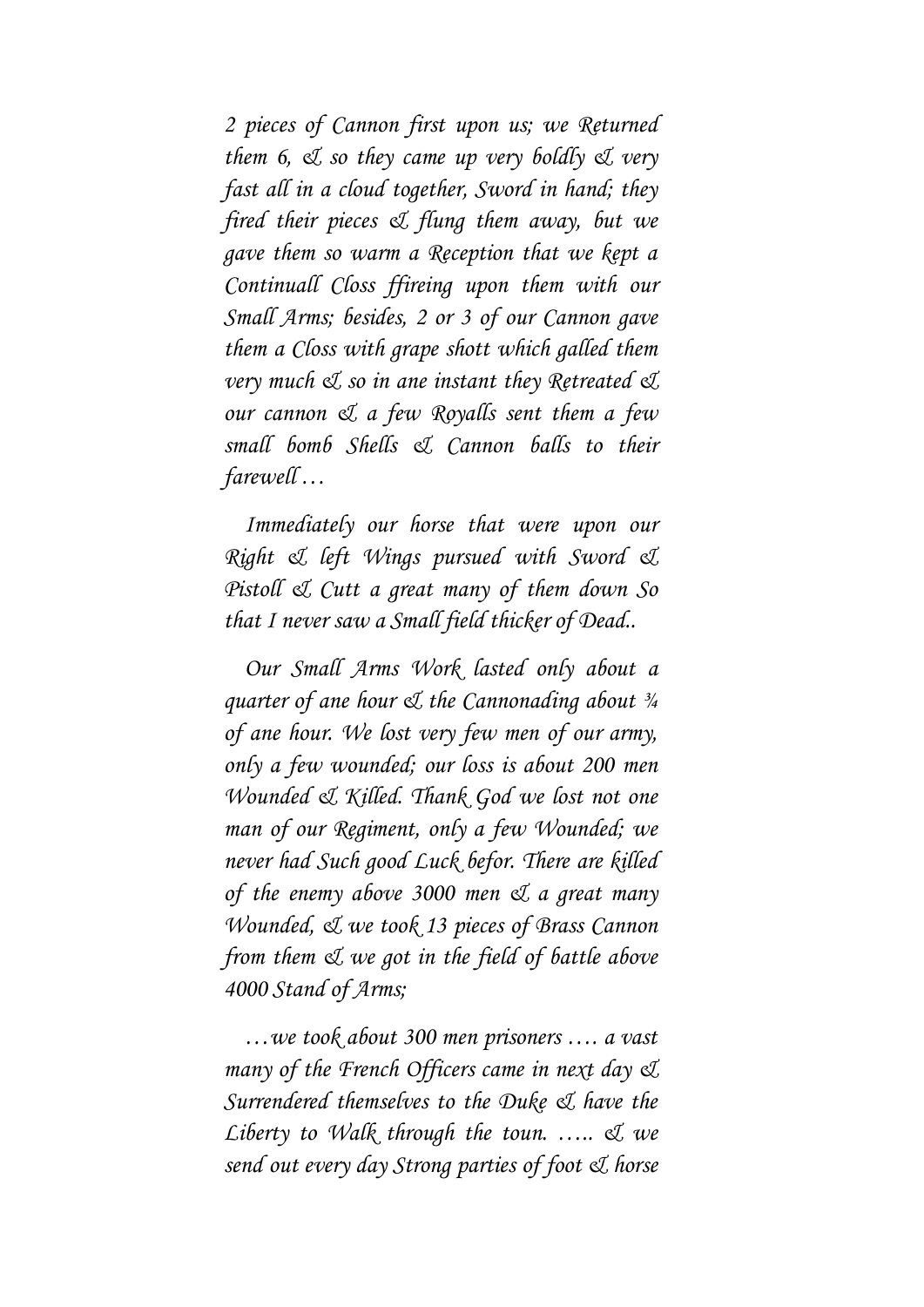*& they bring in great heaps of prisoners every day.*

*Note there was only 3 or 4 Regiments of foot in the front Line that were engadged; our Center & Rear Lines were not engadged att all; the battle was only on the left of the front line; the Regiments that were engadged were barrels & Monroes & ours, & the Enemy Brake through Barrells and beat them a little Back, & Semples & Blyths came up from the Centre Line & Supplied their place. We have about 100 of our Deserters that Deserted from our Army in fflanders taken prisoners that fought against us in the Battle & they are all to be hanged & they are a hanging of them every day.*

*We expect to Stay here Some time until matters be settled in this Countrey & then go off by Detachments, Some one way, Some another. I hope by the Assistance of God almighty that the heart of the Rebellion is Broke & that they will not be able to Rally any more…*

*I desire the Minister to Remember me in his prayers to God for so great a delivery, for befor we engadged it raind very sore as I ever seed, both hail & Rain & a Strong Wind, but just as the enemy began to fire their Cannon it grew a fine day, & the Wind was Strong on our back & the enemies face so, that we could hardly See them for our Smoke.*

*The Rebells sayeth they never seed the English fight in such a manner for they thought we were*